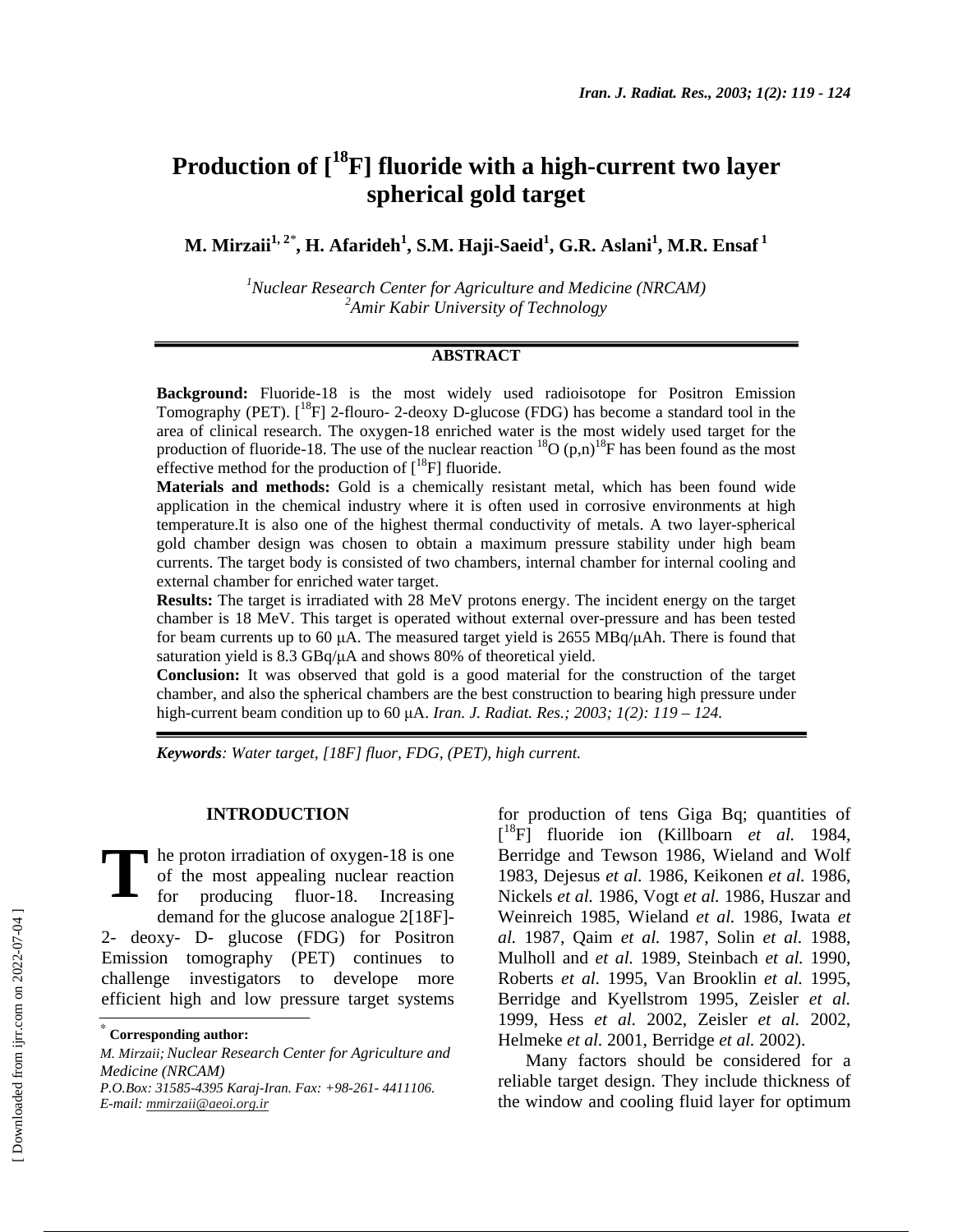beam degradation, efficient cooling fluid for target chamber and window, and selection of suitable geometry and material for the target body. Most considerations have to be given to the heat transfer and chemical properties of the target body material. The flour [18F] is produced as nanogram quantities, which can react with the internal surfaces of the target chamber to form insoluble complexes, and the result is the reduction of the extracted yield of reactive fluoride ions.

The possible materials for the mentioned target chamber are silver and gold. Although silver shows the highest thermal conductivity of the elements, under the beam conditions it often forms colloids, which contaminates the solution and causes to trap fluoride ions (Zeisler *et al.* 2000). Gold has one of the highest thermal conductivity among metals, and also under beam conditions metal and inert, which is used in corrosive environment and condition.

Spherical construction is a choice to bear pressure and obtain a maximum pressure stability for a given wall thickness (Backer and Erabe 1998).

According to our calculations with SRIM code (Ziegler *et al.* 2000) a proton energy range at about 28 MeV is required to permit a reasonable production of [18F] fluor due to the aluminum and the gold windows, (The alumium window is on the vacuum side and the gold window is on the target side), cooling fluid, and the target body degradation of cyclotron beam which is approximately 10 MeV, (Table 1). It is not feasible for babycyclotrons and other similar accelerators because of the wide range of energy.

## **MATERIALS AND METHODS**

## *Target design*

The target was constructed with two gold chambers, one inside another. Thus, special twopiece stamping die (male- female) for the manufacturing of two different diameters of gold hemispheres was supplied.

The hemispheres were deep drawn (forming the circular foil to give a hemisphere shape by

pressing and pulling) from circular gold foil (0.220 mm thickness, 28.3 mm and 17 mm in diameter for outer and inner hemispheres respectively) which where cut from an available sheet (gold alloy >95% gold, <5% Silver) using a manual press.

A hole was drilled into the center of each hemisphere and a small-bore silver tube of 80 mm length was inserted (1.5 mm o.d., 0.8 mm i.d. and 4 mm o.d., 3 mm i.d. for outer and in inner spheres, respectively).

First of all the tubes were welded into the hemispheres and then the two pair hemispheres were welded together. Two chambers, consisting of internal cooling chamber and target chamber are approximately 12 mm and 20 mm in diameter, respectively. Figures 1 and 2 show pictures of the bare target and the target chamber with brass support and Swagelok<sup>TM</sup> fittings attached. A schematic of the developed target system is shown in Figure 3. Before loading the target with enriched water, nitrogen was purged through the target body and delivery line for about 10 minutes. This is done by rotating the Rheodyne<sup>TM</sup> valve to dispense position and opening the nitrogen supply valve. Then the target chamber rinsed with 20 ml absolute ethanol and after that do this by 20 ml of distilled water.



**Figure 1.** Picture of the bare two layer target.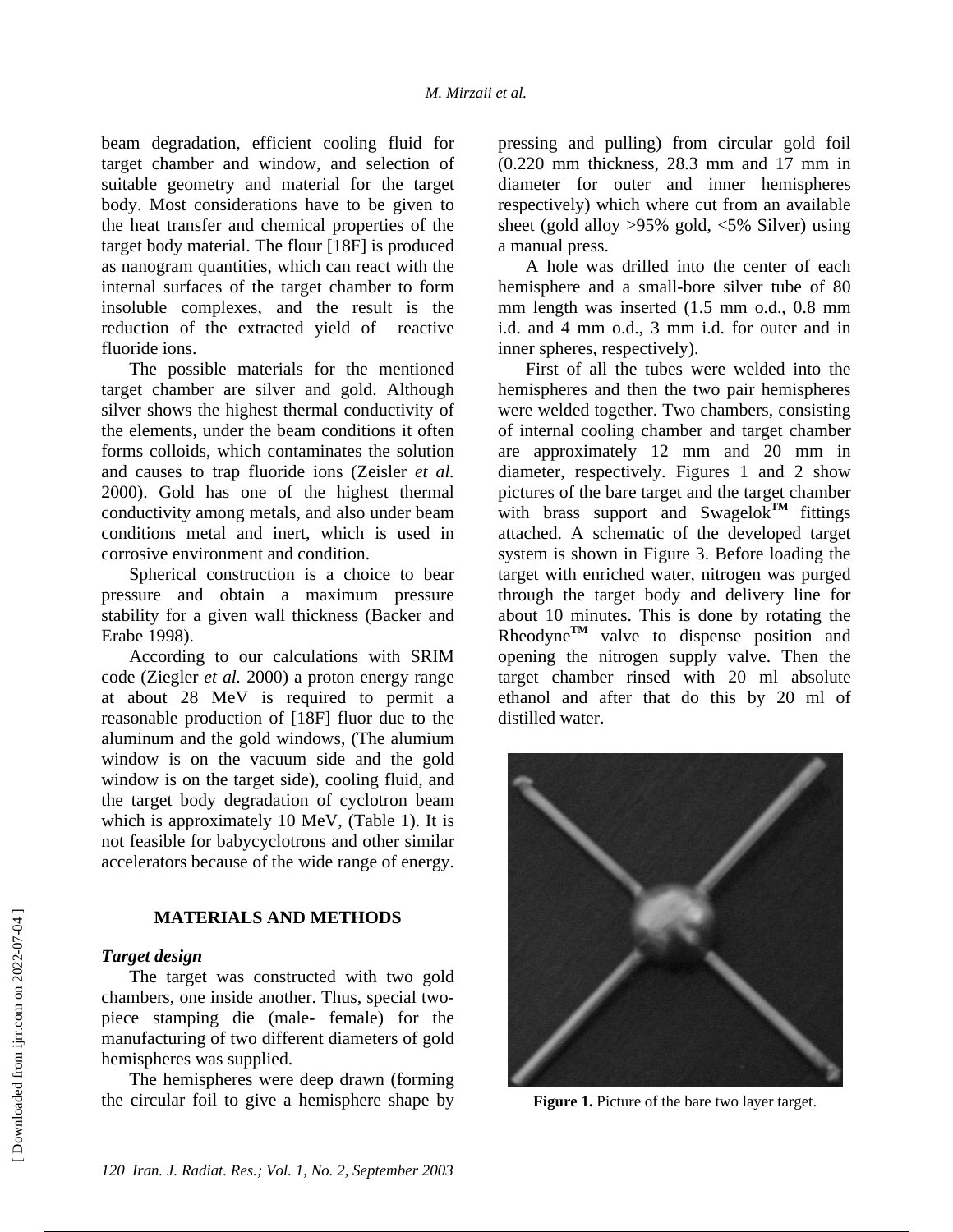

**Figure 2.** Picture of the spherical gold target with brass holder and tubes for cooling and loading the target.

The target body is consisted of two chambers, internal chamber (a sphere with 12 mm in diameter) and external chamber (a sphere with 20-mm in diameter). In fact the internal chamber is the internal cooling system. In the target-cooling chamber water flow rate is 1.2  $1/m$ in at  $2^{\circ}$ C. The gap between the two spheres is 4-mm, which is sufficient to stop the 18 MeV protons beam inside the enriched water target (Table 1). The volume of the target chamber is approximately 2.8 ml. The external cooling water provides rapid cooling by water flow rate about 31/min at 2°C around the target chamber. So there is 4.2l/min of the cooling water flowing now. The aluminum window (Placed on the vacuum side, 0.3 mm thickness and about 22 mm in diameter) is designed as a hemisphere, so that half of the spherical chamber is placed inside, and it has a 1.3-mm gap for passing the cooled water between the window and the target chamber. The proton incident energy of 28 MeV is degraded to 18 MeV in the target, resulting in a production rate of 2655 MBq (71.76 mCi/ $\mu$ A.h). It is found that saturation yield is 9 GBq/µA and shows 80% of the theoretical yield.

#### *Target operation*

The two-layer gold sphere target is clamped on to the window holder by a brass support piece, onto which the target water-cooling assembly (internal and external cooling) is connected. The target was filled with 2.8 ml of 18O- water (95%-18O) by means of an automated double three-way Rheodyne valve, which is powered by the compressed air at about 90 Psi.(Figure 4). The target chamber and Rheodyne valve were connected by PEEK tubes (200 mm in length, 1.6 mm o.d, 0.8 mm i.d).Test irradiations were performed on the Cyclone 30 of the Nuclear Research Center for Agriculture and Medicine of Iran with 28 MeV protons and 60 µA of beam current.





(1) window holder (aluminum)*;*(2) silver rod; (3) target holder (brass); (4) cooling water outlet ;(5) cooling water inlet;(6) target chamber (gold);(7) cooling water inlet; (8) O-rings(Viton);(9)vacuum window(aluminum, 0.3mm); (10) internal cooling chamber (gold).

The target was cooled at a total water flow rate of 4.2 l/min. After bombardment the Rheodyne valve was actuated and opened. Then, the target water was transferred through a 20 m Teflon tube (PTFE, 1.6 mm o.d., 0.8 mm i.d.) to the hot cell by nitrogen pressure (0.8 bar).

## **RESULTS AND DISCUSSION**

The pressure stability Pmax (bar) of an ideal spherical shell can be estimated using the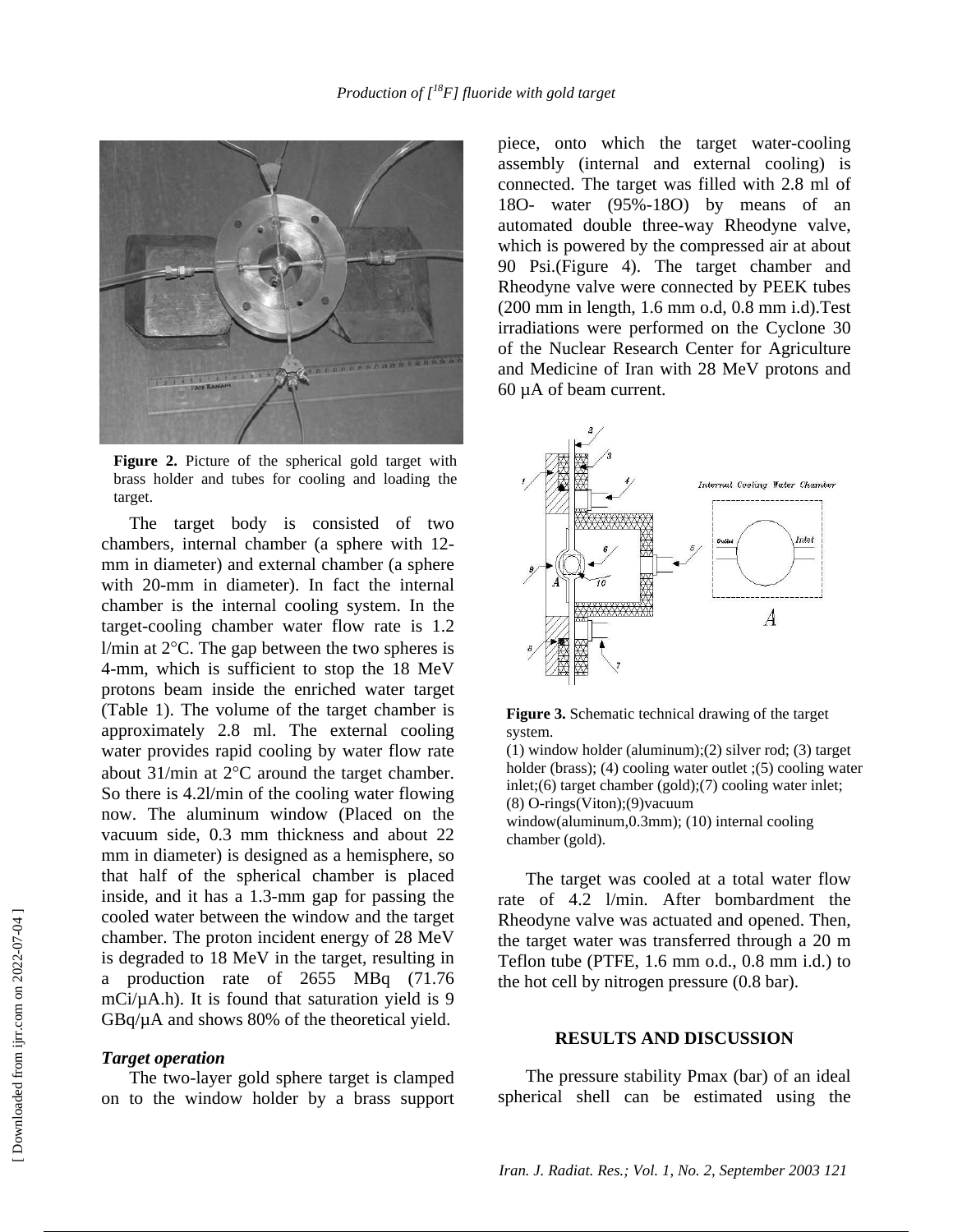| Energy (MeV)            | <b>Window Thickness</b> | Cooling water | Wall Thickness of  | The Target |
|-------------------------|-------------------------|---------------|--------------------|------------|
|                         | `Al)                    | Thickness     | the Target Chamber | Thickness  |
|                         | $0.3 \text{ mm}$        | 1.5 mm        | $0.25$ mm          | 4 mm       |
| $E_{\rm in}$            | 27.8                    | 26.5          | 23.0               | 18.0       |
| $L_{\rm{OIII}}$         | 26.5                    | 23.0          | 18.0               |            |
| Energy $loss(\Delta E)$ |                         |               | 5.0                |            |

**Table 1.** Calculated estimate of energy loss in different parts of target assembly.

equation (Becker and Erbe 1998, Zeisler and Becker2000):

$$
P_{max}\!\!=4\,h\times\sigma\!/\!d
$$

Where h is the wall thickness (mm); d is the diameter (mm) of the sphere chamber, and σ is the tensile strength (bar).



**Figure 4.** Schematic representation of the unit for remotely filling the <sup>18</sup>O-enriched water target at the NRCAM cyclotron unit.

With regard to the tensile strength of the soft gold (2200 bar) and the chamber dimensions specified above, the target can withstand an internal pressure of approximately 100 bar.

Although we know that the equation does not take into account any welded tubes and situations of the material at elevated temperatures, the predicted stability of the target chamber exceeds the regular operating pressure by more than one magnitude order.

The measurement of the target pressure is one of the key factors for the assessment of the correct target filling and the irradiation conditions. Kulite (Kulit conductors Ltd) pressure transducer of XTM**TM**-190 was used to measure the target pressure. The pressure behavior of the target during the irradiation is shown in Figure 5. At 60 µA, the observed pressure was 22.5 bar. Figure 6 shows cumulative energy deposition as a function of depth for the 18 MeV protons incident on the



**Figure 5.** Pressure in the target chamber Vs. beam current (18MeV protons).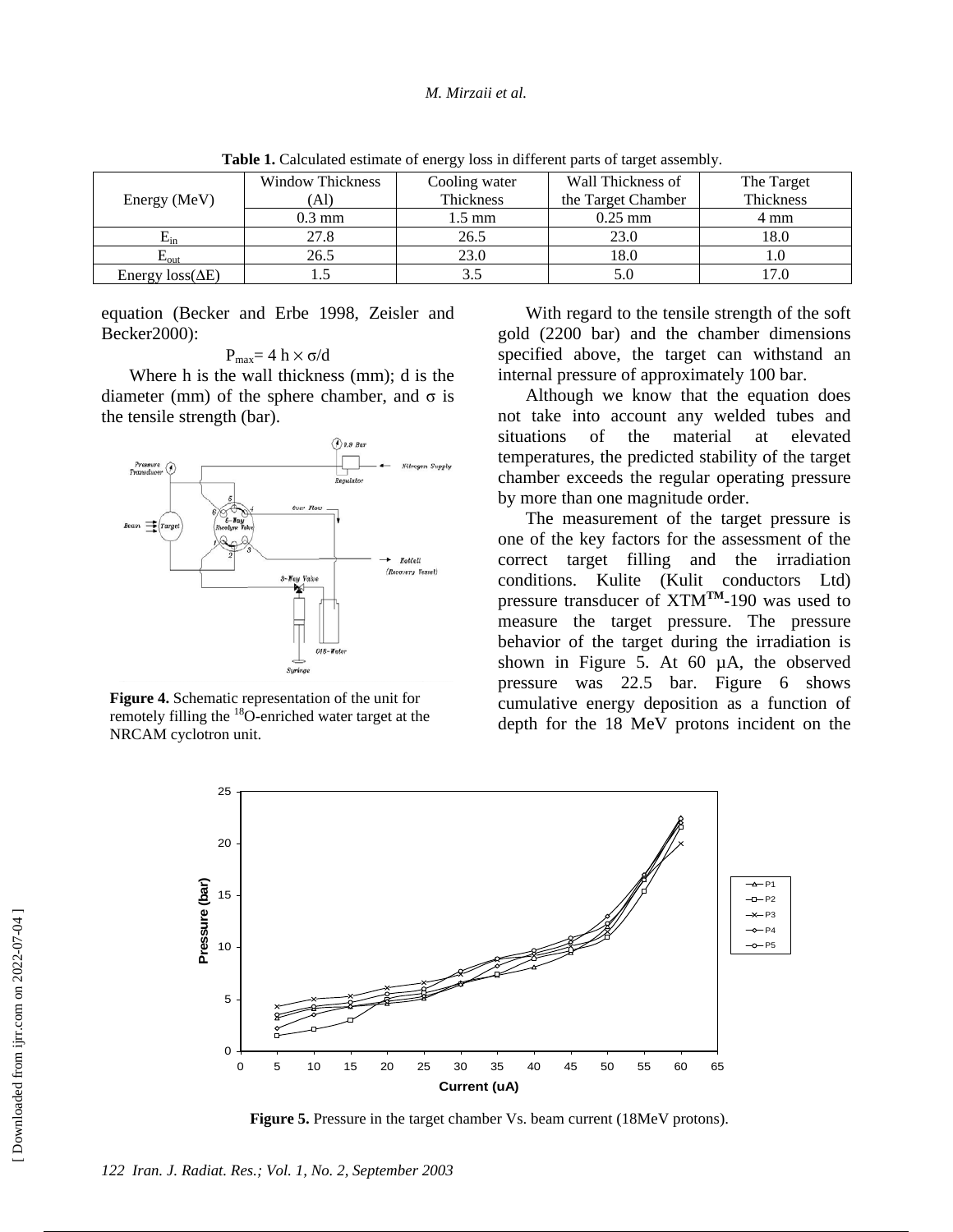18O-water. As shown in figure 6 almost 50% of the beam energy is deposited in the last 1 mm of the target using SRIM (Ziegler *et al.* 2000) calculations which is in accordance with the literature (Gonzales *et al.* 1997). Since, the maximum heat is produced near the center of spherical chamber, according to this effect we decided to design and construct an internal cooling system, which included a gold sphere with 12-mm diameter inside the target chamber. High-pressure 18O-water targets present an attractive alternative for the fast and reliable production of [18F] fluoride in large amounts.



**Figure 6.** Calculated estimate of energy deposited by the beam as percentage of total for 18MeV protons incident to the 18O-water target.

#### **CONCLUSION**

By observing at irradiation results, we have noticed that our designed target (Figures 2 and 3) can easily withstand 60  $\mu$ A proton beams. Although, the maximum current incident on our target was 60 µA, we expect that it can surely withstand current of up to 80 µA. This as compared with the previously designed targets that could be withstand about 50 µA proton beam is considered as a break through.

With employing our designed target as compared to the routinely used target (The target is available in 1.7 ml real volume, designed and

manufacturing by I.B.A company-Belgium) we succeeded to increase our productions up to 5 times as much, which in turn reduced our irradiation time up to 5 times. In fact this means reduction of production costs.

## **ACKNOWLEDGEMENT**

*Our thanks to the personnel of the Cyclotron Cyclone 30, N. Shadanpoor and P. Roshanfarzad for performing the irradiations. We also gratefully acknowledge our engineer A. Rostamian, and technicians; A. Rajamand, F. Safari, M. Agaii and E. Einali for technical support of the target body system.*

### **REFERENCES**

- Backer D.W., Erbe D. (1998). A new high current spherical target design for  ${}^{18}O(p,n){}^{18}F$  with 18 MeV protons. In: Proc.7<sup>th</sup> Workshop on Targetry and Target Chemistry, Heidelberg 1997, pp. 268- 269.
- Berridge M.S., Tewson T.J. (1986). Effects of target design on the production and utilization of  $[^{18}F]$ fluoride from [<sup>18</sup>O] water. *J. Labelled Compd. Radiopharm., 23: 1177-1178*.
- Berridge M.S., Kjellstrom R. (1995). Flurine-18 production: new designs for O-18 water targets. *J. Labelled Compd. Radiopharm., 26: 188-189.*
- DeJesus O.T., Martin J.A., Yasillo N.J., Gatley S.J., Cooper M.D. (1986).  $\int_0^{18}$ F] Fluride from a small cyclotron. *Appl. Radiat. Isot., 37: 397-401*.
- Gonzales Carlos E. Lepera and Barry Dembowski (1997). Production of  $\lfloor {}^{18}F \rfloor$  fluoride with a highpressure disposable [18O] water target. *Appl. Radiat. Isot., 48: 613-617*.
- Helmeke H.J., T.harms, W.H.knapp (2001).A water target with beam sweep for routine flouride-18 production. *Appl. Radiat. Isot., 54: 753-759*.
- Hess, E. G. Blessing, H.H. Coenen, S.M. Qaim (2000). Improved target system for production of high purity  $\begin{bmatrix} 1^8F \end{bmatrix}$  fluoride via the  $\begin{bmatrix} 1^8O(p,n) \end{bmatrix}$ <sup>18</sup>F reaction. *Appl. Radiat. Isot., 52: 1431-1440*.
- Huszar I., Weinreich R. (1985). Production of  $^{18}$ F with an 18O-enriched water target. *J. Radioanal. Nucl. Chem. Lett.,93: 349-354*.
- Iwata R. Ido.T., Brady F., Takahashi T., Ujiie A. (1987).  $\int_0^{18}$ F]Fluoride production with a